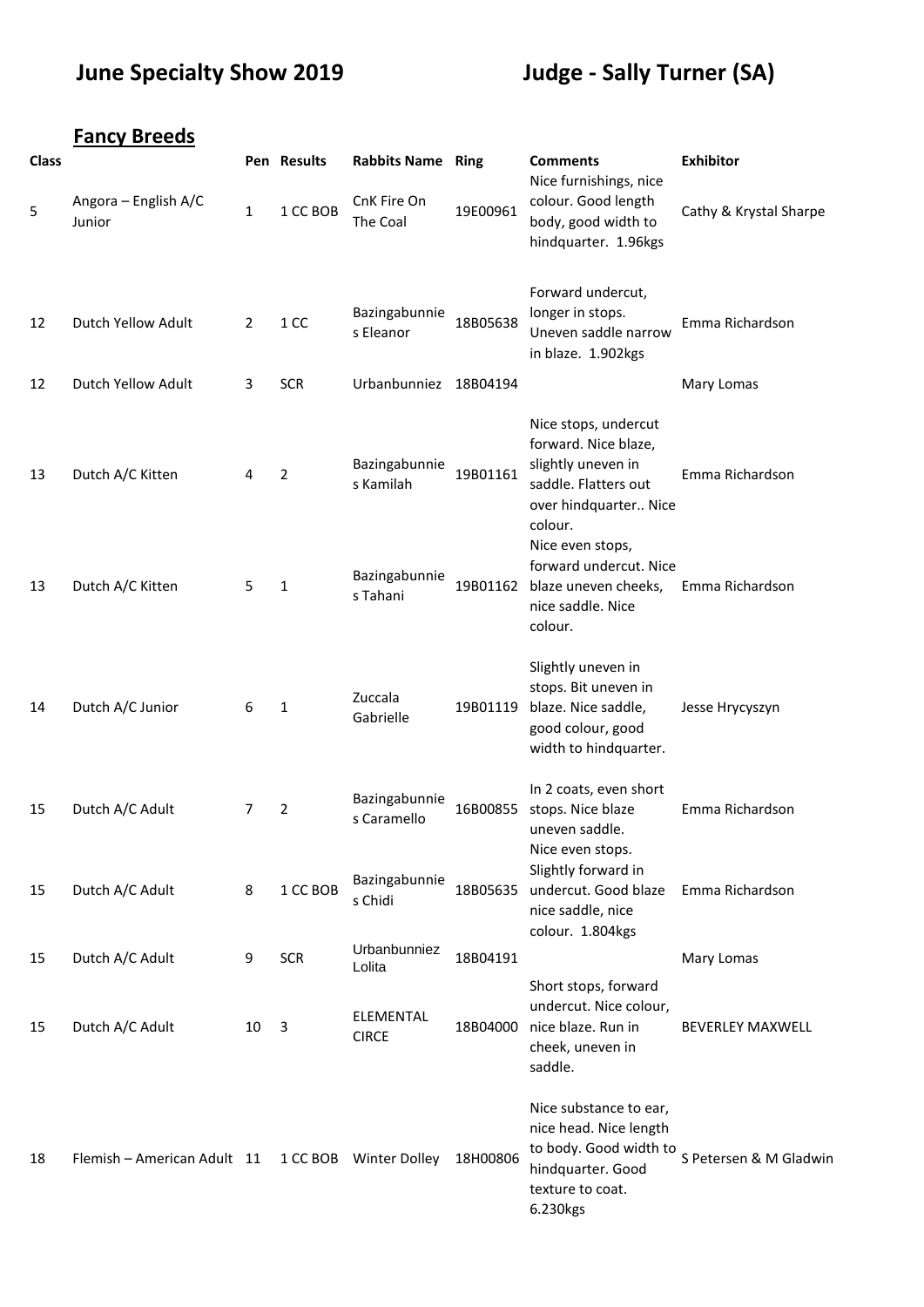| 23 | Harlequin<br>Japanese/Magpie Junior | 12 | 1 CC BOB     | Outcast<br>Scuttlebutt                 | 19E00980 | Nice face split, nearly<br>opposite ears. Nearly<br>opposite front. Brindle<br>through banding under<br>face split. Lacks<br>opposite on belly.<br>Thinner in coat.<br>1.556kgs | Jo Richardson           |
|----|-------------------------------------|----|--------------|----------------------------------------|----------|---------------------------------------------------------------------------------------------------------------------------------------------------------------------------------|-------------------------|
| 24 | Harlequin<br>Japanese/Magpie Adult  | 13 | 1            | Outcast<br>Peoples Choice              | 18E01231 | Nice face split, more<br>brindled through ears.<br>Couple of stripes on<br>body. Half checker on<br>belly. Lacks chest split,<br>very nice coat. Good<br>width to hindquarter.  | Jo Richardson           |
| 91 | Tan Kitten                          | 49 | $\mathbf{1}$ | Zuccala Alita                          | 19B01120 | Good break in colour,<br>still baby coat. Good<br>top colour.                                                                                                                   | Jesse Hrycyszyn         |
| 93 | Tan Adult                           | 50 | 2            | <b>Outcast Tiny</b><br>Tim             | 18B01391 | Lighter tail, nice head<br>and ear. Nice top<br>colour, nice width to<br>hindquarter though<br>slightly flat.<br>Lighter tail, nice type.                                       | Jo Richardson           |
| 93 | <b>Tan Adult</b>                    | 51 |              | 1 CC BOB Winter Edward 18B13           |          | Nice top colour. Nice<br>break in colour.<br>2.67kgs                                                                                                                            | S Petersen & M Gladwin  |
| 96 | Thrianta Adult                      | 52 | 3            | PRIMEKA ERIC 16D01489<br>Bunniesontheh |          | In 2 coats, nice type.<br>Lighter in colour. Lacks<br>density, lighter under<br>colour.<br>Nice type, good body                                                                 | S. KENDLE & M. MCKECHN  |
| 96 | Thrianta Adult                      | 53 | 2            | ill Orabelle                           | 18D00824 | length. Breaks a little<br>early in midsection.                                                                                                                                 | S Petersen & M Gladwin  |
| 96 | Thrianta Adult                      | 54 | 1 BOB        | Bunniesontheh<br>ill Oakley            | 18D00841 | Nice length of body.<br>Nice head and ears,<br>light under, light tail.<br>Flattens over<br>hindquarter. 2.014kgs                                                               | S Petersen & M Gladwin  |
| 97 | Tri-Colour Dutch Kitten             | 55 | 1 BOB        | ELEMENTAL<br><b>ELECTRA</b>            | 19B33    | Forward undercut, run<br>in cheek. Slightly<br>uneven in stops. Nice<br>blaze, good length to<br>body. Good width to<br>hindquarter, lacks full<br>body markings.               | <b>BEVERLEY MAXWELL</b> |
| 97 | Tri-Colour Dutch Kitten             | 56 | 4            | <b>ELEMENTAL</b><br><b>ANTHEIA</b>     | 19B35    | In 2 coats. Nice stops,<br>forward undercut.<br>Forward saddle, lacks a<br>clean body markings.                                                                                 | <b>BEVERLEY MAXWELL</b> |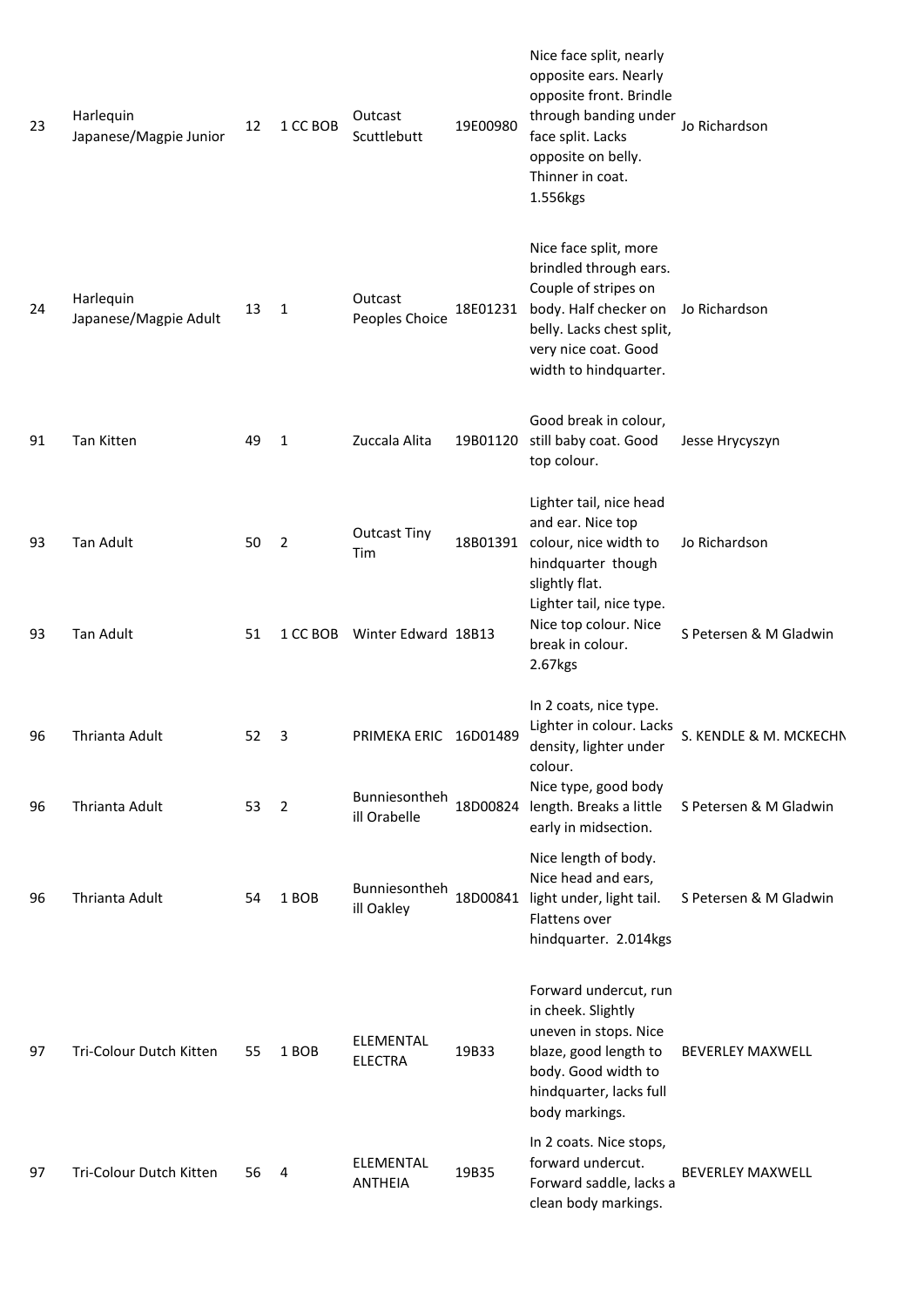| 97           | Tri-Colour Dutch Kitten                 | 57 | 3              | ELEMENTAL<br><b>CYBELE</b>           | 19B36    | In 2 coats. Forward<br>undercut. Nice blaze<br>not enough colour on<br>face. Forward saddle.<br>In 2 coats. Uneven in         | <b>BEVERLEY MAXWELL</b> |
|--------------|-----------------------------------------|----|----------------|--------------------------------------|----------|-------------------------------------------------------------------------------------------------------------------------------|-------------------------|
| 97           | Tri-Colour Dutch Kitten                 | 58 | $\overline{2}$ | <b>ELEMENTAL</b><br><b>ALASTOR</b>   | 19B37    | stops. Forward<br>undercut, nice saddle.                                                                                      | <b>BEVERLEY MAXWELL</b> |
|              | <b>Lop Breeds</b>                       |    |                |                                      |          |                                                                                                                               |                         |
| <b>Class</b> |                                         |    | Pen Results    | <b>Rabbits Name Ring</b>             |          | <b>Comments</b>                                                                                                               | <b>Exhibitor</b>        |
| 134          | Cashmere Miniature Lop<br>Shaded Junior | 59 | 1 CC BOB       | Wonderland<br>Lorenzo                | 19C11    | Good length of body.<br>Nice head and ear,<br>nice body. In 2 coats.<br>1.25kgs                                               | S Petersen & M Gladwin  |
| 179          | German Lop Agouti Junior 72             |    | 1 CC BOB       | Gypsy Rose<br>Memphis                | 19L00261 | Good coat, nice<br>definition. Nice head<br>and ear for age. Good<br>length and width to<br>hindquarter. 2.86kgs              | Shane & Faith Harris    |
| 180          | German Lop Agouti Adult 73              |    | 1              | Gypsy Rose<br>Alaska                 | 18L00421 | Light top colour, wide<br>intermediate band.<br>Good width to<br>hindquarter. Good<br>length to body. White<br>nail. 3.270kgs | Shane & Faith Harris    |
| 213          | <b>British Giant Adult</b>              | 87 | 1 BOB          | ELEMENTAL<br><b>IRMA</b>             | 18H00813 | Nice head, fair ear.<br>Good ear substance.<br>Good width to<br>shoulder. Lacks<br>fullness to<br>hindquarter. 4.686kgs       | <b>BEVERLEY MAXWELL</b> |
| 215          | Californian Junior                      | 88 | 1 BOB          | ELEMENTAL<br><b>WENDY</b>            | 19L01    | Nice density to coat,<br>lacks texture. Frosty in BEVERLEY MAXWELL<br>points.                                                 |                         |
| 216          | Californian Adult                       | 89 | $\mathbf{1}$   | ELEMENTAL<br>ANETTE                  | 18L00736 | Slightly frosty in<br>points, coat lacks<br>texture.                                                                          | <b>BEVERLEY MAXWELL</b> |
| 216          | <b>Californian Adult</b>                | 90 | <b>SCR</b>     | ELEMENTAL<br><b>ANITTA</b>           | 18L00742 |                                                                                                                               | <b>BEVERLEY MAXWELL</b> |
|              |                                         |    |                |                                      |          |                                                                                                                               |                         |
| <b>Class</b> | <b>Fur Breeds</b>                       |    | Pen Results    | <b>Rabbits Name Ring</b>             |          | <b>Comments</b>                                                                                                               | <b>Exhibitor</b>        |
|              |                                         |    |                |                                      |          | Nice head and ear,                                                                                                            |                         |
| 224          | Fox - Silver Junior                     | 91 | $\overline{2}$ | <b>ELEMENTAL</b><br><b>ASCLEPIUS</b> | 19D08    | good width to<br>hindquarter. Stray<br>white hairs. Nice<br>ticking.                                                          | <b>BEVERLEY MAXWELL</b> |
| 224          | Fox - Silver Junior                     | 92 | 1              | <b>ELEMENTAL</b><br><b>ANUKE</b>     | 19D09    | Nice head and ear.<br>Nice feel to coat,<br>needs more density.<br>Nice ticking.                                              | <b>BEVERLEY MAXWELL</b> |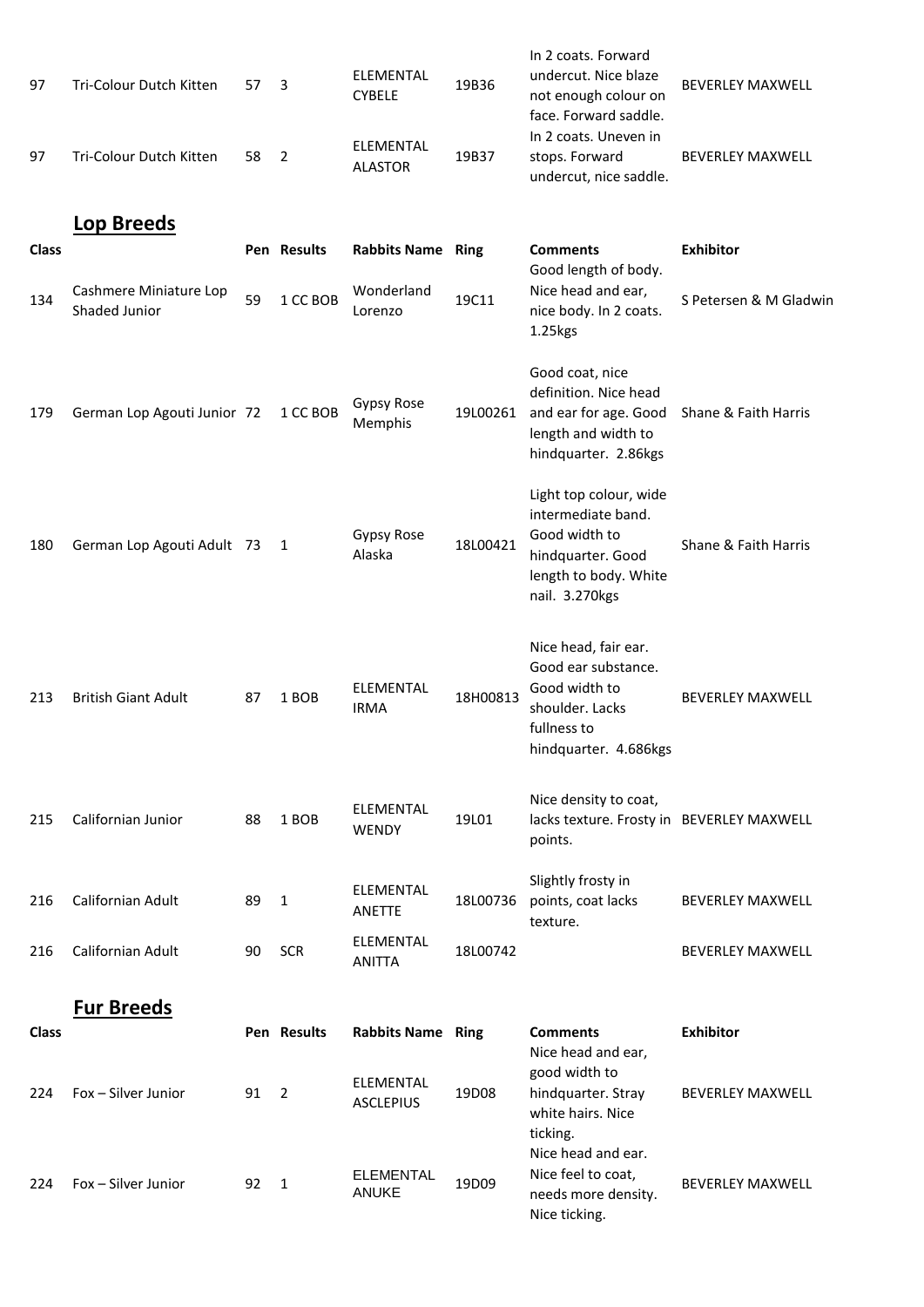| 225 | Fox – Silver Adult             | 93    | 2            | <b>URBANBUNNIE</b><br><b>Z BEAU</b> | 17D02438                                                                                | Nice head and ear,<br>nice colour. Nice<br>ticking, nice width to<br>hindquarter, but drops<br>off flat.            | MISS JESSICA KENDLE     |
|-----|--------------------------------|-------|--------------|-------------------------------------|-----------------------------------------------------------------------------------------|---------------------------------------------------------------------------------------------------------------------|-------------------------|
| 225 | Fox - Silver Adult             | 94    | 1 CC BOB     | Urbanbunniez<br>Chester             | 18D02181                                                                                | Good head, nice ear.<br>Nice ticking, good<br>colour. Good body<br>shape. 2.35kgs                                   | Mary Lomas              |
| 258 | Satin Miniature Ivory<br>Adult |       | 103 1 CC BOB | Danielview<br>Rosco                 | 17D01400                                                                                | Nice head, nice ear.<br>Nice width shoulders<br>and length body. Good Mary Lomas<br>texture and density.<br>1.82kgs |                         |
| 263 | Smoke Pearl Junior             | 104 3 |              | Gypsy Rose<br>Prada                 | 19D00664                                                                                | Nice type. Nice texture<br>and colour.                                                                              | Shane & Faith Harris    |
| 263 | Smoke Pearl Junior             |       | 105 1 CC BOB | Gypsy Rose<br>Gucci                 | Nice type, nice<br>markings. Very good<br>19D00662<br>texture, nice colour.<br>1.792kgs |                                                                                                                     | Shane & Faith Harris    |
| 263 | Smoke Pearl Junior             | 106 2 |              | Gypsy Rose<br>Tommy                 | 19D00657                                                                                | Good head and ear,<br>needs more weight.<br>Colour slightly broken<br>at back. Good texture.                        | Shane & Faith Harris    |
| 263 | Smoke Pearl Junior             |       | 107 SCR      | ELEMENTAL<br>McGEE                  | 19D11                                                                                   |                                                                                                                     | <b>BEVERLEY MAXWELL</b> |
| 263 | Smoke Pearl Junior             |       | 108 SCR      | <b>ELEMENTAL</b><br><b>JIMMY</b>    | 19D12                                                                                   |                                                                                                                     | <b>BEVERLEY MAXWELL</b> |
| 263 | Smoke Pearl Junior             | 109 4 |              | ELEMENTAL<br><b>ANTHONY</b>         | 19D13                                                                                   | Lighter in colour. Nice<br>type, courser in<br>texture.                                                             | <b>BEVERLEY MAXWELL</b> |
| 264 | Smoke Pearl Adult              | 110 3 |              | ELEMENTAL<br><b>ZIVA</b>            | 19D10                                                                                   | patchy in colour. N<br>iced head.<br>IN 2 coats, good head.                                                         | <b>BEVERLEY MAXWELL</b> |
| 264 | Smoke Pearl Adult              | 111 1 |              | Winter Harlow 18D02174              |                                                                                         | Nice ear, good width<br>to hindquarter. Too<br>moulty today.                                                        | S Petersen & M Gladwin  |
| 264 | Smoke Pearl Adult              | 112 4 |              | Elemental<br>Larimar                | 18D02189                                                                                | Patchy. Nice head, fair<br>ears. Long in body,<br>lighter in colour.<br>Hasher in texture.                          | S Petersen & M Gladwin  |
| 264 | Smoke Pearl Adult              | 113 2 |              | Winter Lydia                        | 18D14                                                                                   | Lighter in colour.<br>Patchy. Nice head and<br>ear. Nice texture,<br>needs more density.                            | S Petersen & M Gladwin  |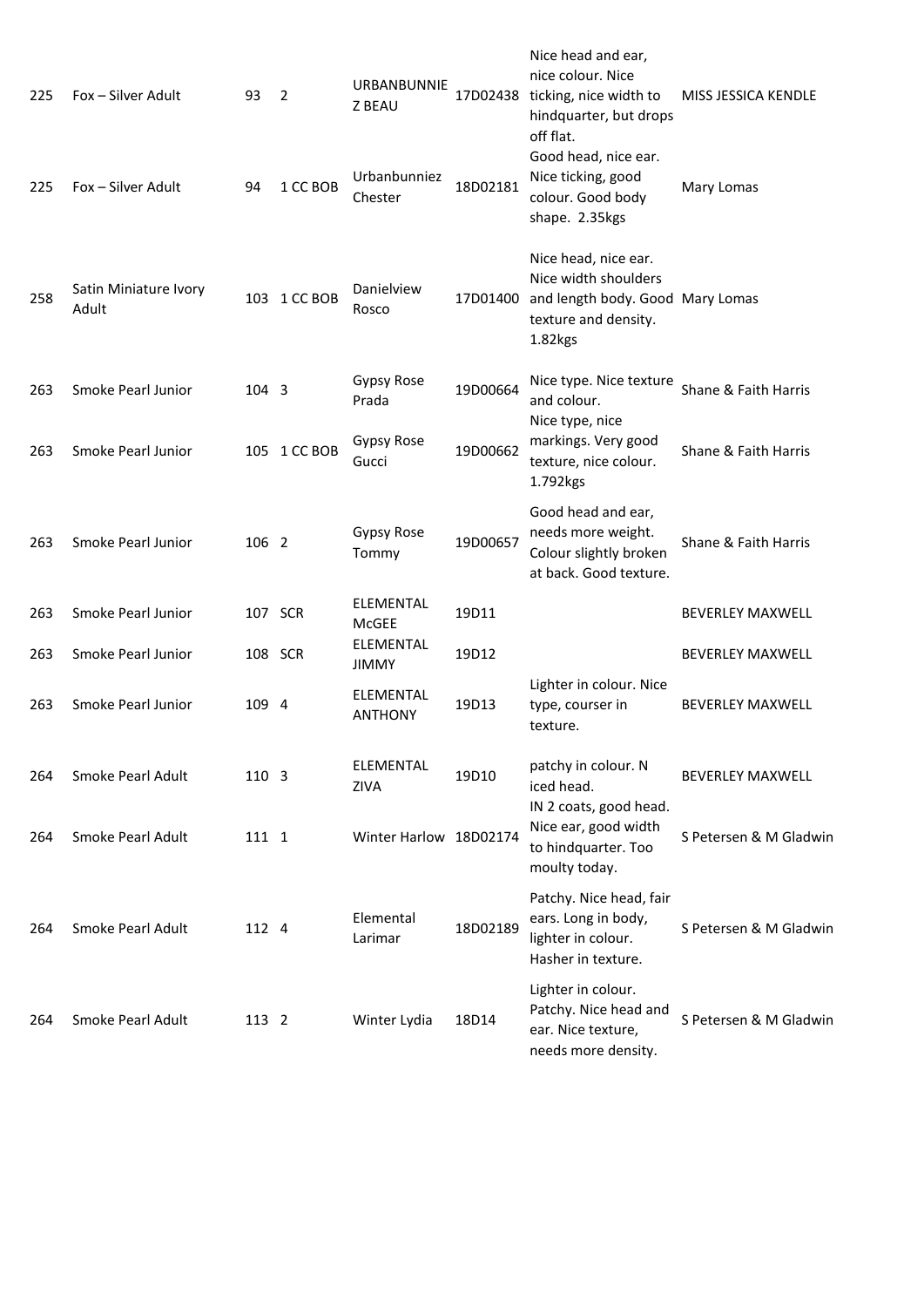| <b>Best Adult</b>   | Mary Loma<br>103 |            | Danielview<br>Rosco             | Satin Minia 17D01400 |          |
|---------------------|------------------|------------|---------------------------------|----------------------|----------|
| Runner Up Adult     | 8                | Emma Rich  | <b>Bazinga</b><br>bunnies Chidi | Dutch A/C 418B05635  |          |
| Best U5             | 105              |            | Shane & Fa Gypsy Rose           | Smoke Peal 19D00662  |          |
| Runner Up U5        | 72               | Shane & Fa | Gypsy Rose<br>Memphis           | German Lor 19L00261  |          |
| Best U14            | 5                | Emma Rich  | Bazinga<br>bunnies Tahani       | Dutch A/C +19B01162  |          |
| Runner Up U14       | 49               |            | Jesse Hrycy Zuccala Alita       | Tan Kitten           | 19B01120 |
| 3rd Best in Show    | 103              | Mary Loma  | Danielview<br>Rosco             | Satin Minia 17D01400 |          |
| Runner Up in Show   | 72               | Shane & Fa | Gypsy Rose<br>Memphis           | German Lor 19L00261  |          |
| <b>BEST IN SHOW</b> | 105              | Shane & Fa | Gypsy Rose<br>Gucci             | Smoke Peal 19D00662  |          |